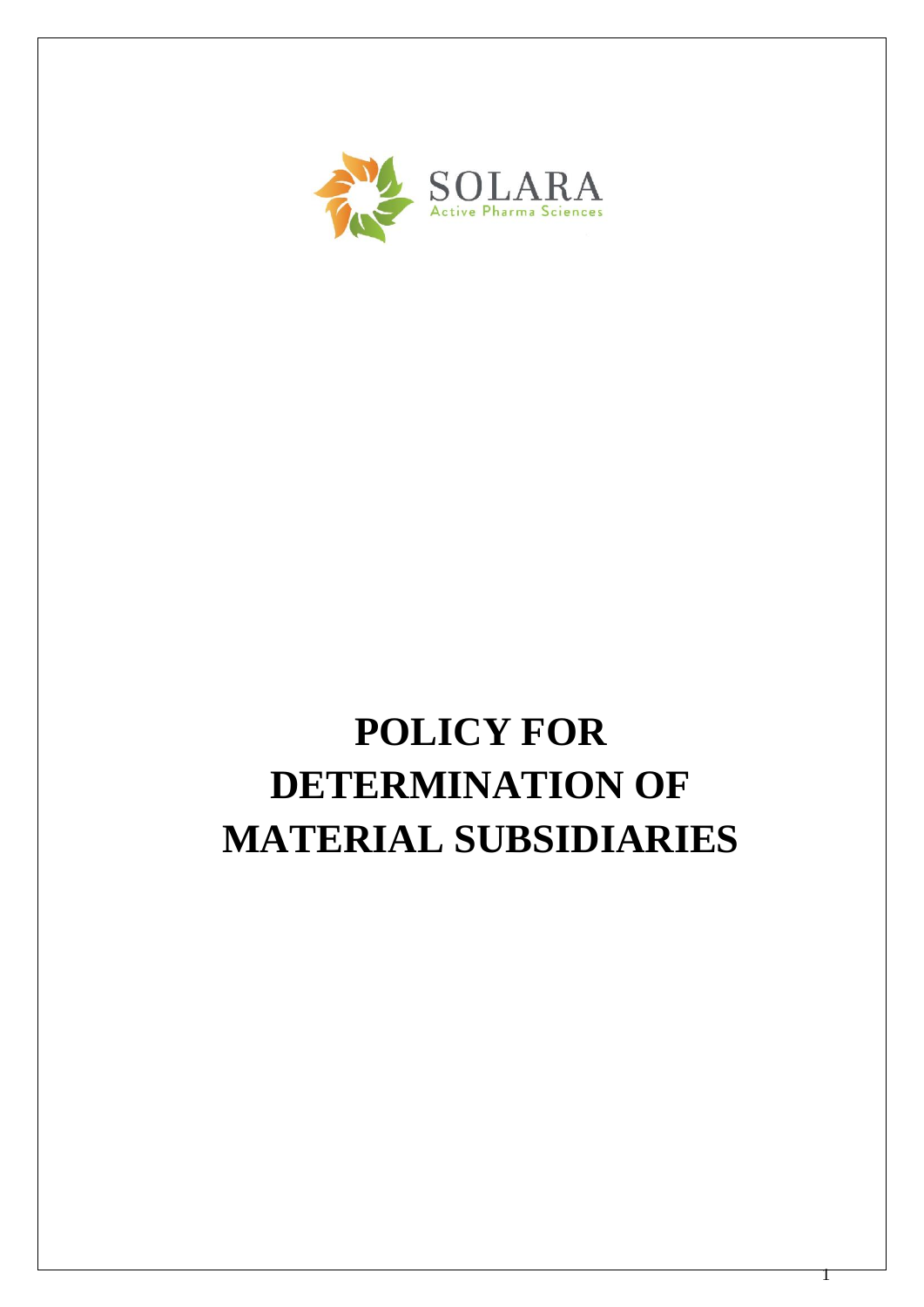## **POLICY FOR DETERMINATION OF MATERIAL SUBSIDIARIES**

## **1. PREAMBLE**

The Board of Directors of Solara Active Pharma Sciences Limited has adopted the following policy and procedures with regard to identification of material subsidiaries as defined below.

## **2. SCOPE AND PURPOSE**

This policy is framed in accordance with Regulation 24 of the Securities and Exchange Board of India (Listing Obligations and Disclosure Requirements) Regulations, 2015. This policy will be effective from the date of listing of Company's shares in the National Stock Exchange of India and Bombay Stock Exchange Limited.

## **3. LEGEND**

- a) "**Audit Committee**" means the committee of the Board formed under Section 177 of the Companies Act, 2013.
- b) "**Board of Directors**" or "**Board**" shall mean the board of directors of Solara Active Pharma Sciences Limited.
- c) "**Company**" shall mean Solara Active Pharma Sciences Limited.
- d) "**Independent Director**" shall mean a director of the Company who satisfies the criteria for independence under Section 149 (6) of Companies Act, 2013.
- e) **"Regulations"** shall mean Securities and Exchange Board of India (Listing Obligations and Disclosure Requirements) Regulations, 2015.

#### **4. CRITERIA FOR DETERMINING MATERIAL SUBSIDIARY**

A subsidiary of the Company shall be considered a "Material Subsidiary", whose income or networth exceeds twenty percent of the consolidated income or net worth respectively, of the listed entity and its subsidiaries in the immediately preceding accounting year.

#### **5. FRAMEWORK FOR GOVERNANCE OF MATERIAL SUBSIDIARIES**

- a) The Audit Committee shall review the financial statements, in particular, the investments made by the Material Subsidiary of the Company.
- b) The minutes of the Board meetings of the Material Subsidiary company shall be placed at the Board meeting of the Company at regular intervals.